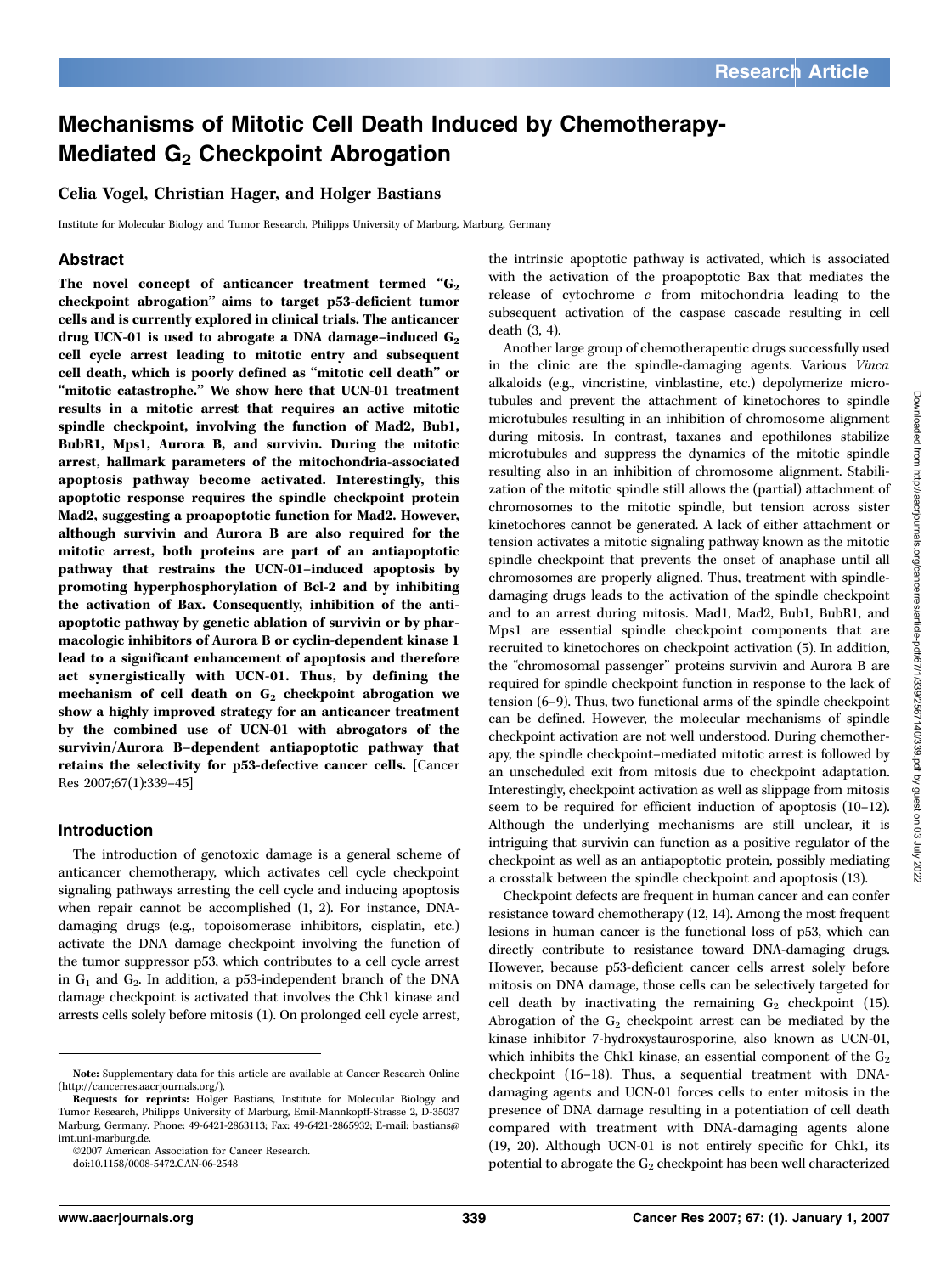(16–18, 20, 21). However, the mechanisms of cell death induced by sequential treatment with DNA-damaging drugs and UCN-01 are not well understood. In fact, ''mitotic cell death,'' also often referred to as ''mitotic catastrophe'' is ill defined and apoptotic and nonapoptotic mechanisms have been discussed to be involved in this particular form of cell death (3, 22). Nevertheless, preclinical results using UCN-01 are promising and, thus, several phase I clinical trials in various cancer entities that combine various DNAdamaging drugs with UCN-01 are under way (23, 24).

Here, we investigated the mechanism of cell death induced by  $G_2$ checkpoint abrogation. We show that a sequential treatment with Adriamycin and UCN-01 induces a mitotic arrest, which is dependent on the mitotic spindle checkpoint. Subsequently, apoptotic variables are activated in mitotically arrested cells and promoted by a proapoptotic function of the spindle checkpoint component Mad2 but counteracted by a survivin/Aurora Bdependent antiapoptotic pathway. Importantly, pharmacologic abrogation of the mitotic survival pathway using cyclin-dependent kinase 1 (CDK1) or Aurora B kinase inhibitors greatly improves UCN-01–mediated therapy, suggesting a novel strategy for an anticancer treatment.

## Materials and Methods

Cell treatments. HeLa cells were maintained in DMEM, 10% FCS, and 1% penicillin/streptomycin at  $37^{\circ}$ C and treated with 300 nmol/L Adriamycin (Sigma, Sigma, Aldrich Chemie GmbH, Steinheim, Germany) for 24 h followed by a treatment with 100 nmol/L UCN-01 (a kind gift from Developmental Therapeutics Program of the National Cancer Institute, Rockville, MD). Where indicated, cells were treated with 150 nmol/L nocodazole (Sigma), 100 nmol/L Taxol (Sigma), 20 µmol/L roscovitine (Calbiochem, Schwalbach, Germany), 10 µmol/L purvalanol A (Alexis Biochemicals, Grünberg, Germany), or 1 µmol/L ZM447439 (a kind gift from AstraZeneca Pharmaceuticals, Cheshire, United Kingdom; ref. 7).

Fluorescence-activated cell sorting analysis. The mitotic index and the DNA content were determined on a FACSCalibur (Becton Dickinson, San Jose, CA) as described before (25).

Antibodies. The following antibodies were used for Western blotting and for immunofluorescence: anti-Bub1, anti-BubR1 (kind gifts from Stephen Taylor, University of Manchester, Manchester, United Kingdom; ref. 26), anti-CREST (Europa Bioproducts, Wicken, Ely, Cambridge, United Kingdom), anti-Mad2(Covance/Babco, Richmond, CA), anti-hMps1 (Santa Cruz Biotechnology, Santa Cruz, CA), anti-survivin (R&D Systems, San Diego, CA), anti-actin (Sigma), anti–poly(ADP-ribose) polymerase (PARP; BD PharMingen, Erebodegem, Belgium), anti-cytochrome c (PharMingen), anti-Bak [monoclonal antibody (mAb) TC-102], anti-Bax (mAb 6A7, Calbiochem), anti- $\gamma$ -tubulin, and anti- $\alpha$ -tubulin (Sigma). Antibodies conjugated to horseradish peroxidase, Alexa Fluor 488, or Red X were from Dianova (Eugene, OR), Molecular Probes (Leiden, the Netherlands), and Jackson Immuno Research (West Grove, PA), respectively.

Apoptosis assays. DNA laddering, the cleavage of PARP, and caspase activity were determined as described (12). All quantitative results shown represent mean values and SDs from at least three independent experiments. Activated Bax was immunoprecipitated using conformation-specific antibodies (mAb 6A7, Calbiochem) and detected on Western blots as described (27). Bak activation was determined using an activation specific antibody (mAb TC-100, Calbiochem) in a fluorescence-activated cell sorting–based assay as described (28).

Transfections. pSUPER plasmids (29) expressing short hairpin RNAs (shRNA) targeting Bub1, BubR1, Mps1, and survivin were cloned. The targeting sequences are provided on request. The pSUPER targeting Mad2was a kind gift from Rene Medema (University of Utrecht, Utrecht, the Netherlands; ref. 6). The pcDNA-Bcl-2 plasmid was a gift from Martin Eilers (Philipps-University Marburg, Marburg, Germany). Plasmids were transiently transfected into HeLa cells by electroporation using a Bio-Rad (Hercules, CA) electroporator.

# Results

G2 checkpoint abrogation activates a mitotic checkpoint that involves spindle checkpoint and chromosomal passenger proteins. Similar to studies with several p53-deficient human cell lines (17, 20), treatment of p53 compromised HeLa cells with the topoisomerase II inhibitor Adriamycin induced DNA double-strand breaks and arrested cells in  $G_2$  (data not shown). Subsequent treatment with UCN-01 induced a transition from  $G_2$  arrest into mitosis (Supplementary Fig. S1A). Microscopic inspection of mitotic cells revealed a metaphase-like phenotype with up to 70% of cells arrested in mitosis (Supplementary Fig. S1B). The UCN-01– induced mitotic arrest was clearly associated with the activation of the mitotic spindle checkpoint as shown by the specific recruitment of Bub1 and BubR1 to kinetochores (Fig. 1A). To test whether the individual components of the spindle checkpoint are required for the UCN-01–induced mitotic arrest, we expressed shRNAs to down-regulate the spindle checkpoint proteins Bub1, BubR1, Mad2, and Mps1 to similar levels (Fig. 1B). As shown in Fig. 1C, down-regulation of the spindle checkpoint proteins led to an escape from the mitotic arrest after treatment with nocodazole (that depolymerizes microtubules and induces a lack of kinetochore attachment) or Taxol (that stabilizes microtubules and induces a lack of kinetochore tension), whereas control shRNAs showed no effect (Fig.  $1B$  and  $C$ ). Because the mitotic arrest directly correlates with the spindle checkpoint activation, these results indicate a similar functional impairment of the checkpoint on repression of the individual checkpoint components either after a lack of attachment or on the lack of tension. Importantly, downregulation of the spindle checkpoint proteins also led to an efficient escape from the mitotic arrest after Adriamycin and UCN-01 treatment (Fig. 1D), indicating that a fully functional spindle checkpoint is required for the UCN-01–induced mitotic arrest.

In addition to the spindle checkpoint proteins, survivin and Aurora B are involved in the spindle checkpoint activation specifically on treatment with Taxol. In agreement with these studies (6–8), both shRNA-mediated repression of survivin (Fig. 1B) and inhibition of the Aurora B kinase activity by the specific inhibitor ZM447439 abolished the mitotic arrest on Taxol but not after nocodazole treatment (Fig. 2A), indicating that both proteins are required for a sustained mitotic arrest in response to a lack of kinetochore tension. Consequently, we investigated if survivin and Aurora B are involved in the UCN-01–mediated mitotic arrest and found a specific requirement for both proteins (Fig. 2B).

Thus, on abrogation of the  $G_2$  checkpoint by UCN-01, p53deficient tumor cells enter mitosis in the presence of DNA damage and activate a mitotic checkpoint that requires the spindle checkpoint proteins as well as the chromosomal passenger proteins leading to a sustained mitotic arrest.

UCN-01–treated mitotic cells undergo apoptosis. Sequential treatment of DNA-damaging drugs and UCN-01 potentiates cell death by inducing mitotic cell death or mitotic catastrophe (Supplementary Fig. S2, refs. 16, 19, 20, 30). We asked whether this form of cell death represents a mitotic form of apoptosis or whether it is rather unrelated to apoptosis as suggested before (3). After Adriamycin and UCN-01 treatment, we separated mitotic from nonmitotic cells and determined the activation of biochemical parameters specific to the intrinsic pathway of apoptosis, which include the release of cytochrome  $c$  from mitochondria into the cytoplasm (Fig. 3A); the enzymatic activation of caspase-2, caspase-3, and caspase-9 (Fig. 3B); the cleavage of PARP (Fig. 3C); and the internucleosomal fragmentation of chromosomal DNA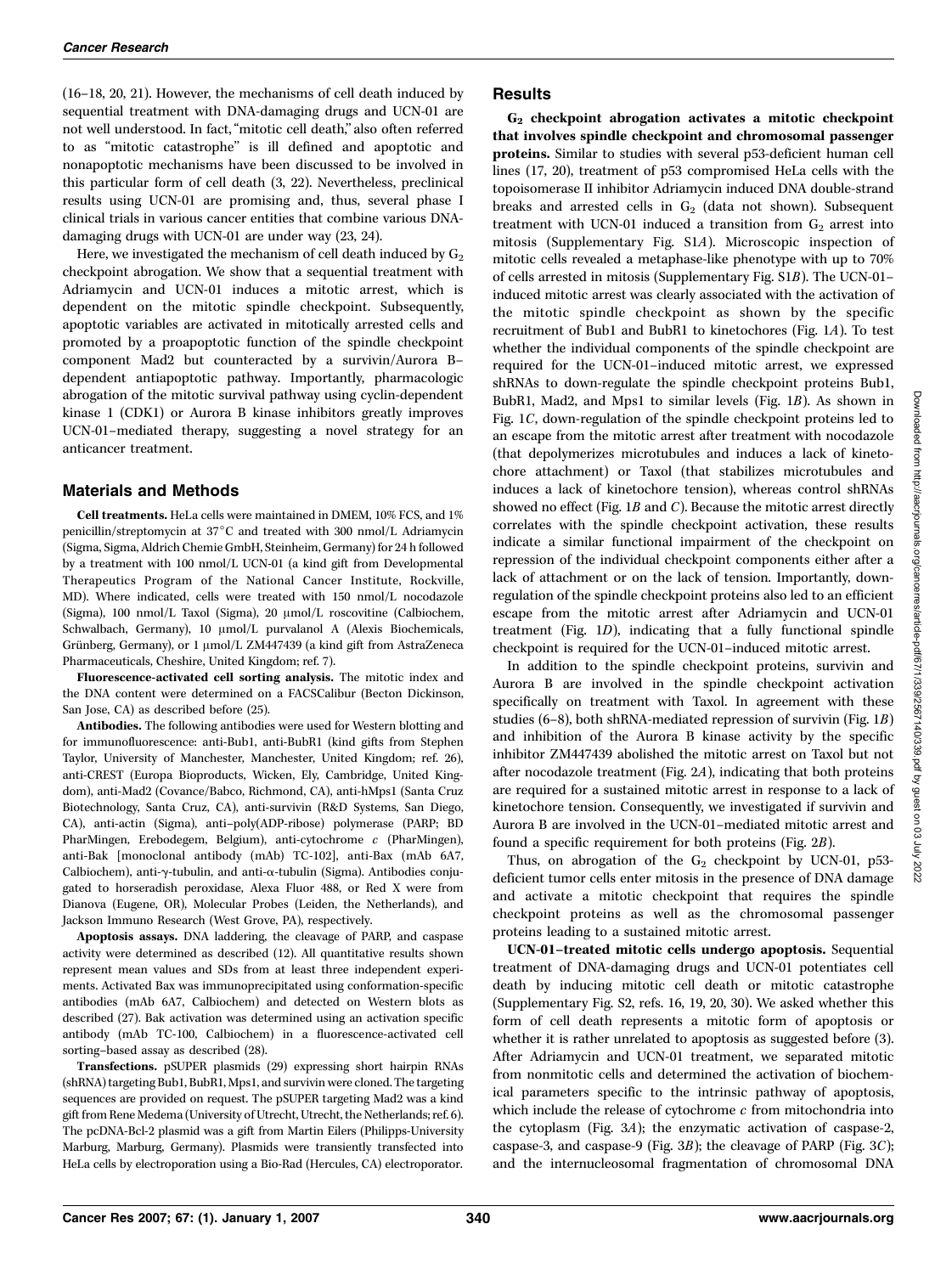

**Figure 1.** Activation of the mitotic spindle checkpoint in response to a sequential Adriamycin and UCN-01 treatment. A, immunofluorescence studies showing kinetochore colocalization of CREST with Bub1 or BubR1 in HeLa cells treated with Adriamycin (24 h) and UCN-01 (6 h). B, Western blot showing the shRNAmediated down-regulation of spindle checkpoint proteins. C, mitotic index in response to a 16 h nocodazole or Taxol treatment in cells expressing the indicated shRNAs. D, time-dependent mitotic index in response to Adriamycin and UCN-01 treatment in cells expressing the indicated shRNAs.

(Fig. 3D). Clearly, the activation of all specific apoptotic variables was restricted to mitotic cells reflected by a high mitotic index  $(74 \pm 5\%)$ ; Fig. 3A). Cells arrested in mitosis by nocodazole (mitotic index, 84  $\pm$  6%) did not show any activation of the apoptotic variables (Fig. 3A), excluding the possibility that mitotically arrested cells show an activation of these apoptotic variables per se. These results show that the forced entry into mitosis by UCN-01 is a prerequisite for the activation of the mitochondria-associated apoptosis machinery.

Mad2 is part of a proapoptotic pathway on UCN-01 treatment. To evaluate the role of the spindle checkpoint for the induction of mitotic apoptosis, we down-regulated Mad2, Bub1, and BubR1 as shown before (Fig. 1), treated the cells sequentially with Adriamycin and UCN-01, quantified the induction of apoptotic figures (Fig. 4A), and detected the cleavage of PARP (Fig. 4B). Surprisingly, although equally required for the mitotic arrest (Fig. 1), down-regulation of Mad2, but not of Bub1 or BubR1, resulted in an efficient escape from mitotic apoptosis. In fact, caspase-3 activity was reduced by  $\sim 60\%$  after Mad2 repression and UCN-01 treatment (Fig. 4C). These results suggest a proapoptotic function for Mad2 that might be independent of the checkpointmediated mitotic arrest, although we cannot exclude an involvement of additional spindle checkpoint proteins.

Survivin is part of an antiapoptotic pathway on UCN-01 treatment. Because survivin acts as a spindle checkpoint component that is required for the UCN-01–induced mitotic arrest (Fig. 2B), we asked whether it also participates in the regulation of mitotic apoptosis. First, we followed the protein level of survivin during the treatment. Survivin accumulated in  $G_2$ -arrested cells treated with Adriamycin, which is consistent with the notion of a cell cycle–regulated expression of survivin (31). Moreover, on UCN-01 treatment when cells traverse from the  $G_2$  arrest into mitosis, we found a dramatic increase of survivin protein (Fig. 5A). Interestingly, the mitotic accumulation of survivin was associated with a hyperphosphorylation of the antiapoptotic Bcl-2 protein (Fig. 5A), which has been shown recently to be associated with stabilization and enhancement of the antiapoptotic activity of Bcl-2(32–34). shRNA-mediated repression of survivin led to a loss of the UCN-01– induced hyperphosphorylation of Bcl-2, suggesting a functional interaction between survivin and a Bcl-2–mediated antiapoptotic activity (Fig. 5A). To test this directly, we assayed caspase-3 activity



Figure 2. Involvement of chromosomal passenger proteins in the UCN-01–induced mitotic arrest. A, mitotic index in response to a 16 h nocodazole or Taxol treatment in cells with reduced expression of survivin or in cells treated with DMSO or the Aurora inhibitor ZM447439 (ZM). B, time-dependent mitotic index after Adriamycin and UCN-01 treatment and on inhibition of survivin or Aurora B.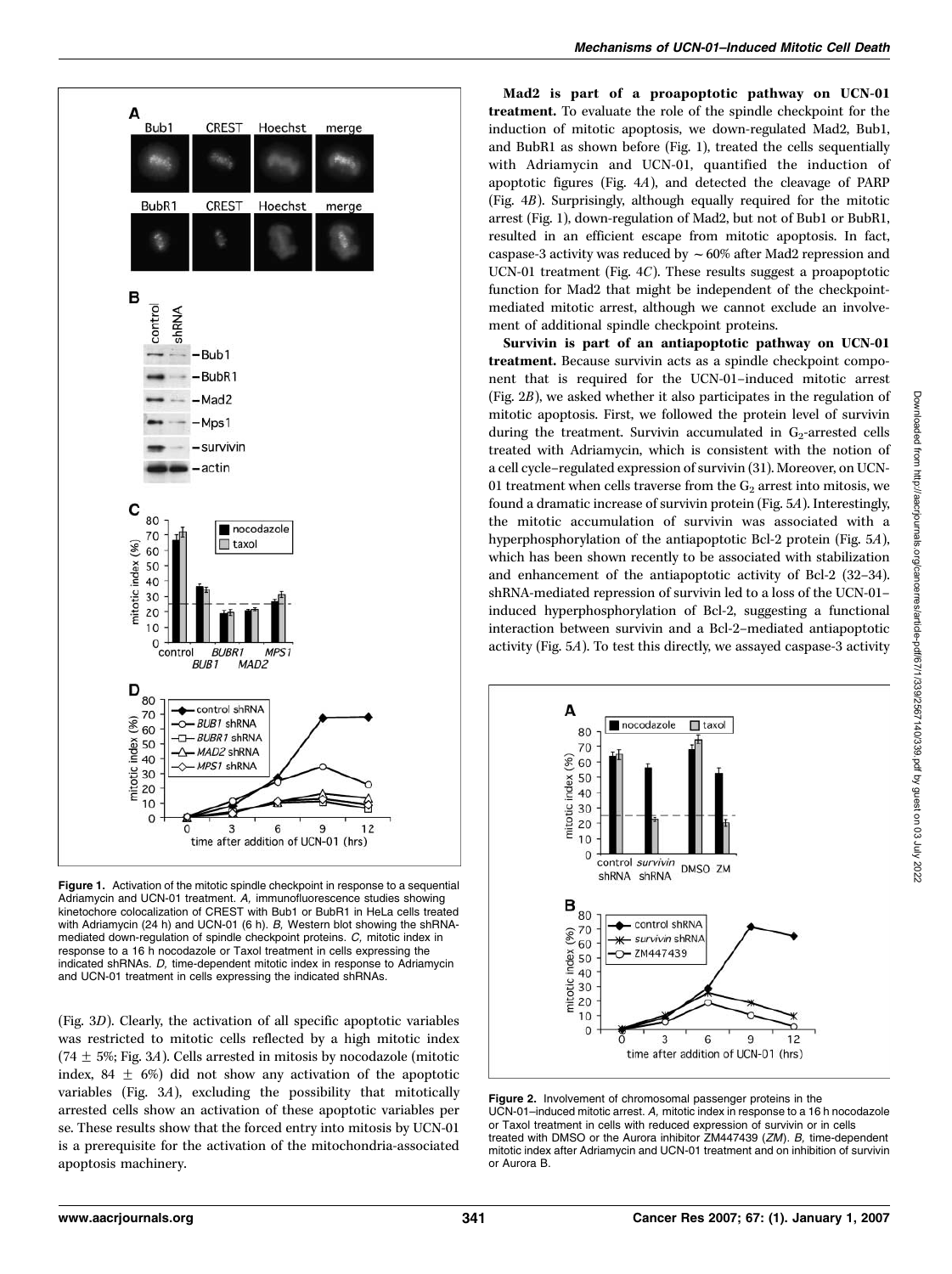

Figure 3. UCN-01–induced entry into mitosis causes mitochondria-associated apoptosis. A, mitochondrial cytochrome c release. Mitotic and nonmitotic populations of cells treated with Adriamycin (*ADR*; 24 h) and UCN-01 (*UCN*;<br>12 h) were used to detect cytoplasmic cytochrome *c* on Western blots. *B,* activity of caspase-2, caspase-3, and caspase-9. C, Western blot detection of PARP cleavage after UCN-01 treatment (24 h). D, detection of internucleosomal laddering of chromosomal DNA after UCN-01 treatment (24 h).

on survivin depletion in response to UCN-01 treatment and found that the caspase activity was dramatically increased (Fig. 5B). Intriguingly, whereas apoptosis in response to UCN-01 was not influenced by expression of Bcl-2, the increase in caspase activity on survivin repression was completely suppressed by the expression of Bcl-2 (Fig.  $5B$ ). Because Bcl-2 is a potent antagonist for the proapoptotic Bax protein, our findings raise the interesting possibility that UCN-01–induced apoptosis might occur independent of the activation of Bax, which might be suppressed by survivin. Therefore, we investigated the activation status of Bax by using conformation-specific immunoprecipitation assays (27, 28). Indeed, we found that Bax became activated during the  $G_2$  arrest in response to Adriamycin treatment when the survivin level is low but inactivated on UCN-01 treatment when the survivin level is high (Fig. 5C). Importantly, on survivin repression, Bax was found to be reactivated, suggesting that Bax activation might indeed be controlled by survivin. In contrast, down-regulation of Mad2, which was associated with a high survivin level and a low mitotic index (Fig. 5C), did not induce a reactivation of Bax, arguing against the possibility that Bax is solely activated due to the unscheduled exit from mitosis. Unlike Bax, we found no evidence for an activation of its homologue Bak, neither after Adriamycin nor after subsequent UCN-01 treatment (Supplementary Fig. S3).

Together, these results suggest that survivin might be part of a UCN-01–induced antiapoptotic pathway, which is associated with the hyperphosphorylation of Bcl-2 and a mitotic inactivation of Bax (Fig. 6C).

Pharmacologic interference with the survivin-dependent mitotic survival pathway potentiates UCN-01–induced apoptosis. Our results after genetic abrogation of the survivin-dependent

survival pathway led to the idea that pharmacologic inhibition of the antiapoptotic pathway could be used in a clinical setting to enhance the efficacy of UCN-01–mediated therapy. Previous reports have indicated that survivin stability and function might be positively regulated by phosphorylation through CDK1 (13, 35, 36). Further, survivin is part of the chromosomal passenger complex and interacts directly with the Aurora B kinase, which might also contribute to its stability and function (13, 37–40). Therefore, we used potent inhibitors for CDK1 (roscovitine and purvalanol A) and the Aurora kinases (ZM447439) to investigate whether interference with these kinases would act synergistically with UCN-01. Interestingly, CDKs and Aurora kinases are validated targets for anticancer treatment and inhibitors are currently explored in clinical trials (23, 37). Indeed, cotreatment with roscovitine, purvalanol A, or ZM447439 decreased the protein level of survivin and led to the loss of Bcl-2 hyperphosphorylation similar to that seen before on survivin repression (Fig. 6A). Accordingly, the UCN-01–induced caspase activity was greatly enhanced on cotreatment with the inhibitors and, as seen on repression of survivin, this increase was reversed by expression of Bcl-2, whereas treatment with the kinase inhibitors alone had only a minor effect (Fig. 6B).

Together, our results clearly suggest that pharmacologic inhibitors of CDK1 and Aurora kinases abrogate the survivindependent antiapoptotic pathway and thus greatly improve the outcome of UCN-01–mediated therapy (Fig. 6C).

# **Discussion**

The Chk1 kinase is essential for the DNA damage-induced  $G_2$ checkpoint and restrains entry into mitosis (18, 21). The development of the Chk1 kinase inhibitor UCN-01, although not entirely



Figure 4. Mad2 is required for UCN-01–induced apoptosis. A, quantification of apoptotic figures after treatment with Adriamycin (24 h) and UCN-01 (18 h) in cells expressing the indicated shRNAs. Apoptotic figures (1,500) from three experiments were quantified. B, detection of PARP cleavage on treatment with Adriamycin and UCN-01 (24 h). C, caspase-3 activity in cells expressing control-specific (Ctr) or Mad2-specific shRNA on treatment with Adriamycin and UCN-01.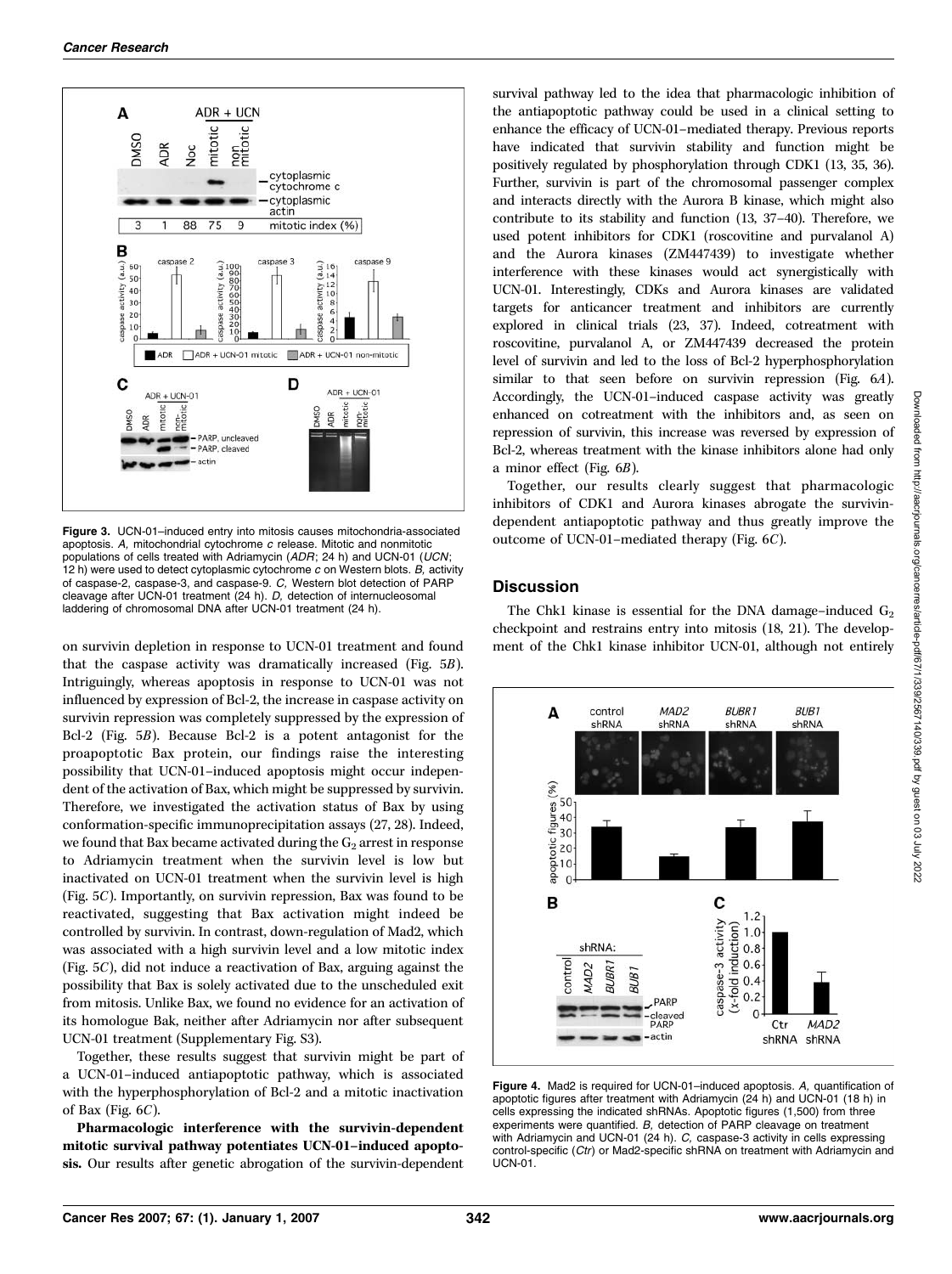

Figure 5. A survivin-dependent antiapoptotic pathway counteracts UCN-01–induced apoptosis. A, detection of survivin, Bcl-2, and actin on Western blots. HeLa cells were treated with DMSO, Adriamycin alone, or Adriamycin and UCN-01 for 6 and 12 h or transfected with control or survivin shRNAs and treated with Adriamycin and UCN-01 for 12 h. B, caspase-3 activity in HeLa cells expressing control- or survivin-specific shRNAs in the absence or presence of ectopic Bcl-2 expression. Cells were sequentially treated with Adriamycin for 24 h and UCN-01 for 12 h. C, Western blots of survivin and activated Bax after transfection with control, survivin, or Mad2 shRNAs and treated with Adriamycin (24 h) and UCN-01 for 6 h. Survivin and Bax proteins were detected in total lysates and activated Bax was isolated by immunoprecipitation using conformation-specific antibodies.

specific, has allowed to establish the therapeutic concept of  $G<sub>2</sub>$ checkpoint abrogation that potentiates tumor cell killing selectively in p53-deficient tumor cells (16, 17, 19, 20, 24). Consequently, several phase I clinical trials currently explore this concept by combining various DNA-damaging drugs with UCN-01 (e.g.; ref. 24). However, the mechanisms and requirements of cell death on  $G_2$ checkpoint abrogation remained largely unknown. We have addressed these questions and established the following points: (a) UCN-01–mediated  $G_2$  checkpoint abrogation induces entry into mitosis, which is associated with a metaphase-like arrest that requires the mitotic spindle checkpoint.  $(b)$  The spindle checkpoint protein Mad2 is required for the induction of apoptosis in response to UCN-01 treatment. (c) The chromosomal passenger protein survivin, which is required for the mitotic arrest, is part of a prosurvival pathway induced by UCN-01. (d) Genetic ablation of survivin or pharmacologic abrogation of the prosurvival pathway by compounds targeting either CDK1 or Aurora B kinase results in a significant enhancement of apoptosis in response to UCN-01 treatment.

Based on these results, we suggest a novel and highly improved strategy of chemotherapy combining DNA-damaging drugs, UCN-01, and inhibitors of CDK1 or Aurora B kinase to significantly enhance the efficacy of  $G_2$  checkpoint abrogation without neglecting the selectivity for p53-deficient tumor cells.

At first glance, it seems odd that some checkpoint proteins (e.g., Mad2) promote apoptosis, whereas others (e.g., survivin and Aurora B) inhibit cell death, but our data suggest that these



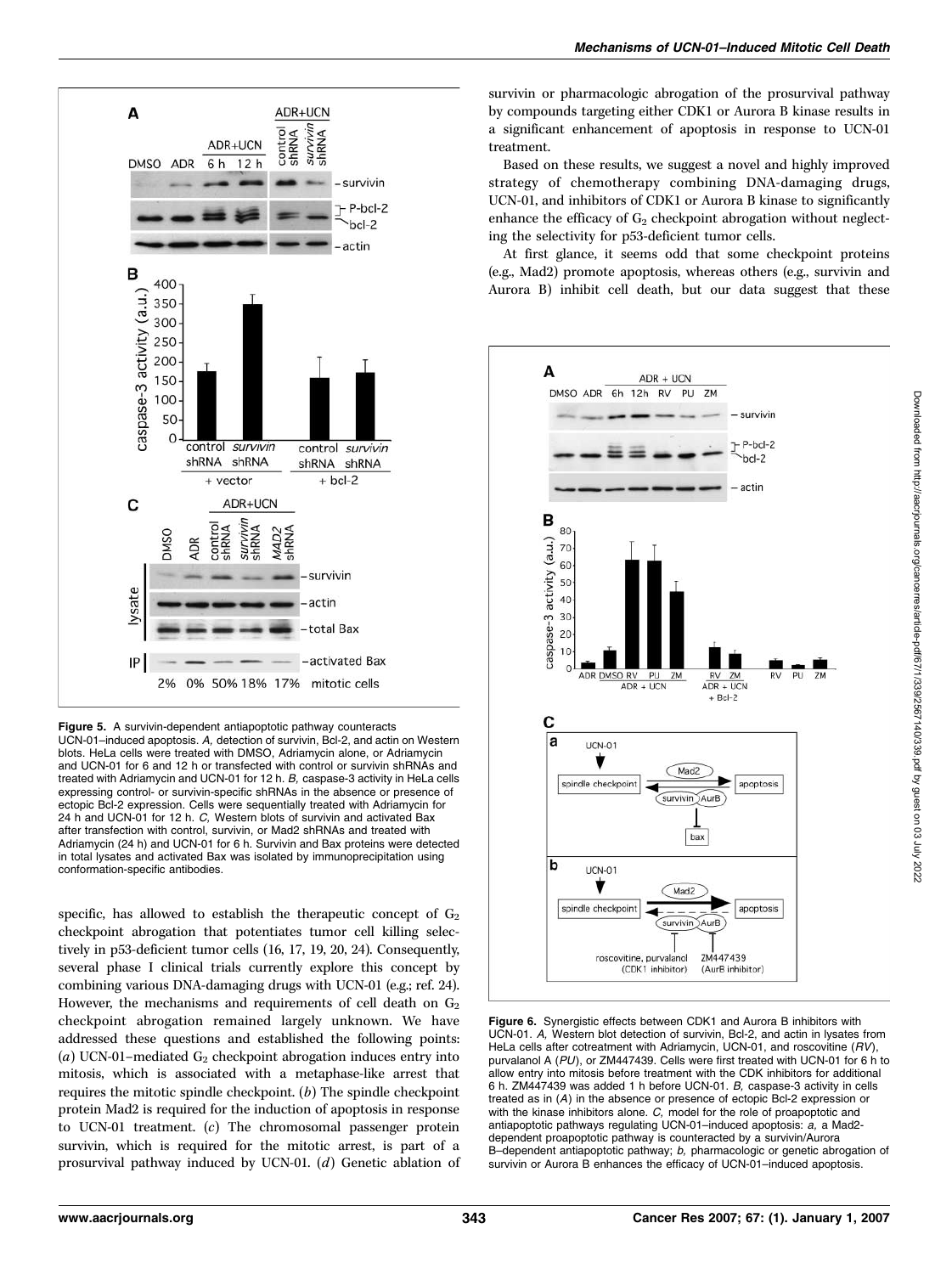proteins might have dual functions in regulating the mitotic checkpoint and apoptotic pathways, whereas other checkpoint proteins, including Bub1, BubR1, and Mps1, are restricted to checkpoint functions during mitosis. Thus, the right balance between death and survival signals during mitosis might be mediated by specific subsets of spindle checkpoint proteins and could explain why mitotic cells are especially vulnerable to chemotherapeutic drugs that perturb this fine-tuned balance.

Interestingly, on Taxol or kinesin inhibitor treatment that activates the mitotic spindle checkpoint, the subsequent induction of apoptosis is dependent on both the activation of the spindle checkpoint and a subsequent slippage from the mitotic arrest (11, 12). Because mitotic slippage is associated with the downregulation of survivin (41) and the inactivation of Aurora B (42), it is expected that exit from mitosis leads to an inactivation of the antiapoptotic pathway of survivin/Aurora B and, thus, to the induction of apoptosis in the postmitotic  $G_1$  phase due to the proapoptotic activity of Mad2.

In contrast to spindle-damaging drugs, abrogation of the  $G_2$ checkpoint by UCN-01 leads to the induction of a mitotic form of apoptosis without an apparent requirement for mitotic slippage, which might be the result of a strong Mad2-mediated proapoptotic signal that cannot completely be repressed by the antiapoptotic pathway. However, the rate of UCN-01–induced apoptosis is relatively low and can greatly be enhanced by genetic ablation of survivin or by treatment with pharmacologic inhibitors of CDK1 and Aurora B kinase, which results in decreased survivin levels.

Although an antiapoptotic function of survivin is well established and direct interactions of survivin with caspases have been shown (13), it is still controversial how survivin acts as an inhibitor of apoptosis. Intriguingly, on  $G_2$  checkpoint abrogation, we found that the survivin level, but not the mitotic arrest per se, is tightly associated with the hyperphosphorylation of the antiapoptotic protein Bcl-2and with a mitotic inactivation of the proapoptotic Bax, suggesting that survivin might act upstream of the mitochondria. In this model, hyperphosphorylation of Bcl-2 associated with an inactivation of Bax would protect cells with high survivin levels from apoptosis. Indeed, it has been shown recently that phosphorylated Bcl-2 shows a higher protein stability and an enhanced antiapoptotic activity (32–34). Moreover, on kinesin inhibitor treatment, Bax is activated only after cells have exited mitosis (11), which coincides with a reduced level of survivin (41) and the initiation of apoptosis.

During mitosis, survivin interacts with inner centromere protein, borealin, and Aurora B within the ''chromosomal passenger

complex'' and can possibly act as a regulatory subunit of the Aurora kinase (43). It is therefore possible that survivin mediates its antiapoptotic function during mitosis through regulation of the Aurora B kinase. Our results have shown a very similar enhancement of apoptosis either after ablation of survivin or on inhibition of Aurora B kinase activity. In future studies, it will be important to dissect the individual functions of survivin and Aurora B with respect to their antiapoptotic role during mitosis.

Most importantly, our results imply that Mad2and survivin/ Aurora B are central effectors of chemotherapies that target mitosis. Indeed, down-regulation of Mad2and overexpression of survivin or Aurora B are associated with human cancer and resistance toward chemotherapy (12, 13, 30, 37, 44). Although it is currently unknown whether low Mad2 levels and high survivin or Aurora B levels occur mutually exclusive or concomitantly in human tumors, the expression of Mad2and survivin/Aurora B represents premier markers to select an appropriate chemotherapeutic strategy.

Moreover, due to their deregulated expression and activity, survivin and Aurora kinases are attractive targets for chemotherapy. In fact, drugs that interfere with the expression of survivin are currently developed and undergo clinical trials [e.g., SPC3042 (Santaris Pharma, Hørsholm, Denmark), YM155 (Astellas Pharma, Tokyo, Japan), and LY21818308 (Isis/Eli Lilly, Carlsbad, CA); ref. 45]. In addition, small-molecule inhibitors for CDK1 (e.g., roscovitine derivatives) that can modulate the mitotic survivin protein (present study; refs. 35, 36) as well as potent pharmacologic inhibitors for the Aurora kinases have been developed and are currently explored in clinical trials (23, 37, 46). A combination of these novel compounds with UCN-01 and possibly with taxanes and kinesin inhibitors is expected to abrogate the survivin/Aurora B– dependent antiapoptotic pathway without interfering with the Mad2-dependent proapoptotic pathway and thus potentiates druginduced apoptosis. Therefore, this novel strategy is expected to greatly enhance the efficacy of these therapies and, accordingly, future clinical trials combining these drugs are highly desirable.

#### Acknowledgments

Received 7/11/2006; revised 9/14/2006; accepted 10/23/2006.

Grant support: Deutsche Forschungsgemeinschaft grant (H. Bastians).

The costs of publication of this article were defrayed in part by the payment of page charges. This article must therefore be hereby marked advertisement in accordance with 18 U.S.C. Section 1734 solely to indicate this fact.

We thank Stephen Taylor, Rene Medema, and Martin Eilers for antibodies and plasmids; Robert J. Schultz (Developmental Therapeutics Program of the National Cancer Institute) for the gift of UCN-01; Claire Crafter (AstraZeneca Pharmaceuticals) for the Aurora inhibitor ZM447439; Heike Krebber for the comments on the manuscript: and Rolf Müller for the support.

#### References

- 1. Kastan BM, Bartek J. Cell-cycle checkpoints and cancer. Nature 2004;432:316–23.
- 2. Eastman A. Cell cycle checkpoints and their impact on anticancer therapeutic strategies. J Cell Biochem 2004; 91:223–31.
- 3. Okada H, Mak WT. Pathways of apoptotic and nonapoptotic death in tumour cells. Nat Rev Cancer 2004;4: 592–603.
- 4. Wie CM, Zong XW, Cheng H, et al. Proapoptotic BAX and BAK: a requisite gateway to mitochondrial dysfunction and death. Science 2001;292:727–30.
- 5. Bharadwaj R, Yu H. The spindle checkpoint, aneuploi-
- dy, and cancer. Oncogene 2004;23:2016–27. 6. Lens MS, Wolthuis MR, Klompmaker R, et al. Survivin

is required for a sustained spindle checkpoint arrest in response to lack of tension. EMBO J 2003;22:2934–47.

- 7. Ditchfield C, Johnson LV, Tighe A, et al. Aurora B couples chromosome alignment with anaphase by targeting BubR1, Mad2, and Cenp-E to kinetochores. J Cell Biol 2003;161:267–80.
- 8. Hauf S, Cole WR, LaTerra S, et al. The small molecule Hesperadin reveals a role for Aurora B in correcting kinetochore-microtubule attachment and in maintaining the spindle assembly checkpoint. J Cell Biol 2003; 161:281–94.
- 9. Carvalho A, Carmena M, Sambade C, Earnshaw CW, Wheatley PS. Survivin is required for stable checkpoint activation in Taxol-treated HeLa cells. J Cell Sci 2003; 116:2987–98.
- 10. Weaver AB, Cleveland WD. Decoding the links

between mitosis, cancer, and chemotherapy: the mitotic checkpoint, adaptation, and cell death. Cancer Cell 2005; 8:7–12.

- 11. Tao W, South JV, Zhang Y, et al. Induction of apoptosis by an inhibitor of the mitotic kinesin KSP requires both activation of the spindle assembly checkpoint and mitotic slippage. Cancer Cell 2005;8:49–59.
- 12. Kienitz A, Vogel C, Morales I, Muller R, Bastians H. Partial downregulation of MAD1 causes spindle checkpoint inactivation and aneuploidy, but does not confer resistance towards Taxol. Oncogene 2005;24:4301–10.
- 13. Wheatley PS, McNeish AI. Survivin: a protein with dual roles in mitosis and apoptosis. Int Rev Cytol 2005; 247:35–88.

14. Lee S, Schmitt AC. Chemotherapy response and resistance. Curr Opin Genet Dev 2003;13:90–6.